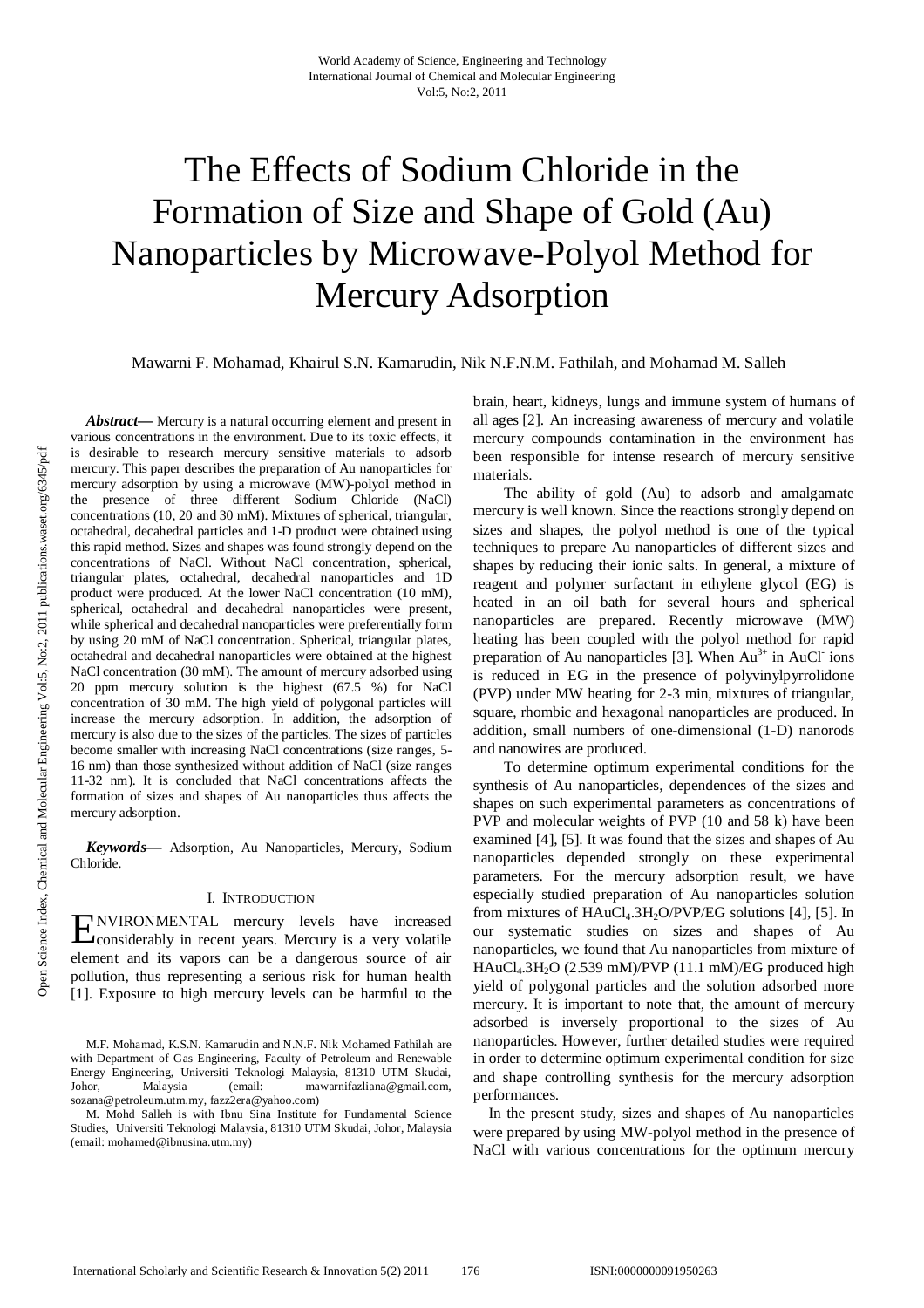adsorption. Among various experimental parameters, we focused and studied upon the concentrations of chloride ion from NaCl. It was found that these parameters played a significant role in the formation of sizes and shapes of Au nanoparticles.

### II. MATERIALS AND METHODS

Hydrogen tetrachloroaurate (III) hydrate (HAuCl<sub>4</sub>.3H<sub>2</sub>O) as a source of Au nanoparticles, polyvinylpyrrolidone (PVP) as a protecting agent or capping agent, sodium chloride (NaCl) as a source of chloride ions and ethylene glycol (EG) as both solvent and reductant. Mercury chloride  $(HgCl<sub>2</sub>)$  is used as a source of mercury.

#### *A. Preparation of Au Nanoparticles*

The MW-polyol method used in this study was similar to that reported previously [3], [6]. To study the effects of NaCl concentrations, Au nanoparticles solutions were prepared by reduction of  $HAuCl<sub>4</sub>.3H<sub>2</sub>O$  (0.02 g: 0.0508 mmol) in 20 ml ethylene glycol in the presence of PVP (average molecular weight: 10,000, 2.22g). The solution was added with various concentrations of chloride ion (10-30 mM) and the solutions were rapidly heated by MW irradiation from room temperature to the boiling point of EG (198 $^{\circ}$ C) for 3 minutes. PVP acts as a stabilizer of small Au nanoparticles.

### *B. Preparation of Mercury Solution*

The initial mercury standard solution was prepared by dissolving  $0.027$  g of HgCl<sub>2</sub> in 1 liter deionized water. This solution was further diluted whenever necessary for the analysis.

#### *C. Characterization of Au Nanoparticles*

After MW irradiation, products solutions of Au nanoparticles were centrifuged at 10,000 rpm for 2 hours. The relative centrifugal force was 9503 G in the centrifugal separation. The centrifugal step was carried out twice. The precipitate was collected and dispersed on ethanol for transmission electron microscopy (JEOL JEM-2010 TEM) observation. Absorption spectra of reagent and product solutions were measured in ultra violet-visible (UV-Vis) absorption spectroscopy using Jenway 6305 spectrometer. Original product solutions were diluted in ethanol by factor of 25 before the spectral measurements.

## *D. Mercury Adsorption Measurement*

After Au nanoparticles solution was centrifuged, the precipitate (0.001 g) was added in 20 ml mercury solution. The percentage Au nanoparticles to adsorb mercury were determined by analyzing the concentration mercury solution before and after the contacts with Au nanoparticles. The absorbance measurements were carried out by the atomic absorption spectrophotometer. (AAS, AAnalyst 400).

## III. RESULTS AND DISCUSSION

#### *A. Synthesis of Au Nanoparticles*

It is known that halogen anions such as Cl ions affect significantly morphologies and sizes of Ag nanparticles due to the selective etching by  $CI/O_2$  (dissolved in solvent) [7], [8], [9], [10]. Fig. 1 (a)-(d) shows TEM images of Au nanoparticles obtained without addition of NaCl [4] and at three different NaCl concentrations (10, 20 and 30 mM) and along with product distribution diagram of each particle that indicate the effect of NaCl concentration on the formation of size and shape of Au nanoparticles. It was found that sizes and shapes of products depend strongly on the NaCl concentrations. Various mixtures of spherical, triangular, octahedral, decahedral particles and 1-D product were produced. It should be noted that not only sizes but also yields of each product change with increasing NaCl concentration in Fig.1. The definition of sizes of each particle in this study is shown in Fig. S1 (Supplementary data). The average sizes of particles were measured from diameters and edge length of particles. The average sizes were estimated by measuring more than 100 particles.

Without NaCl concentration, mixtures of the following particles were produced: spherical particles (yield 86 %, size ranges 11-25 nm), triangular plates (4 %, 20-24 nm), octahedral (7 %, 13-20 nm) decahedral (1 %, 24 nm) and 1 D product (2 %, 16-32 nm). At the lowest NaCl concentration of 10 mM, mixtures of the following particles were produced: spherical particles (yield 98 %, size ranges 5-13 nm), octahedral (1 %, 8-10 nm) and decahedral (1 %, 6-8 nm). At the medium NaCl concentration of 20 mM, mixtures of following nanoparticles were produced: spherical particles (yield 99 %, size ranges 4-15 nm) and decahedral (1%, 8 nm). At the higher NaCl concentration (30 mM), a mixture of following nanoparticles was obtained: spherical particles (yield 92 %, size ranges 7-16 nm), triangular plates (1 %, 10 nm), octahedral (6 %, 8-11 nm) and decahedral (1%, 7 nm). It should be noted that the sizes of particles smaller with addition of NaCl concentrations than those synthesized without addition of NaCl.

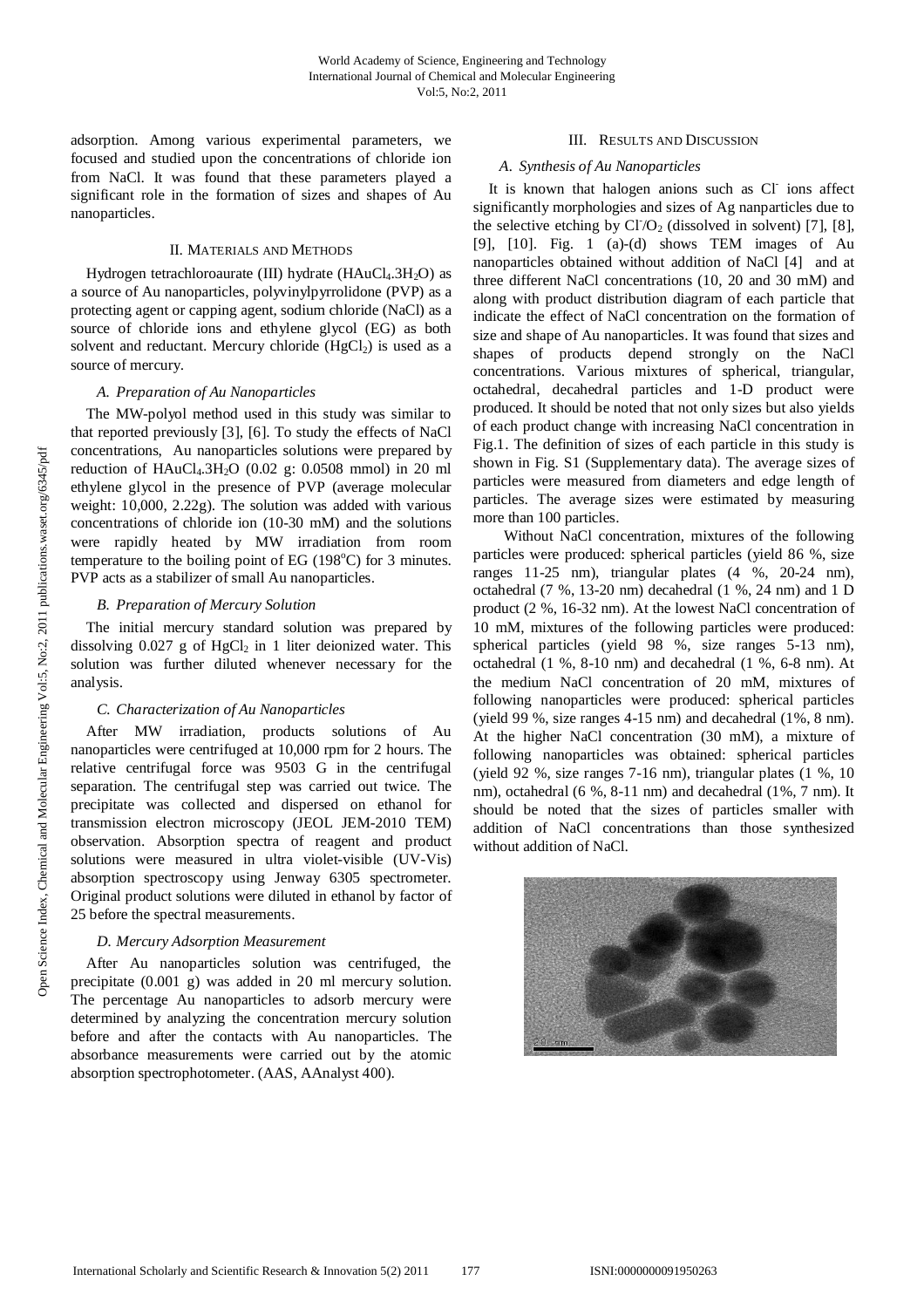### World Academy of Science, Engineering and Technology International Journal of Chemical and Molecular Engineering Vol:5, No:2, 2011



(a) Without NaCl



















Fig. 1 TEM photographs of Au nanoparticles obtained from different NaCl concentrations (a) without NaCl (b) 10 (c) 20 and (d) 30 mM along with product distribution diagram of each particle

Fig. 2 shows that the average size distribution of each product. The sizes of spherical, triangular, octahedral and decahedral nanoparticles prepared at the highest NaCl concentration (30 mM) were smaller than those synthesized without the addition of NaCl by factors of 1.9, 2.2, 1.8 and 3.4, respectively. The 1-D products were only produced by the solution without NaCl. These data indicate that the size for Au nanoparticles generally decreased with increasing the NaCl concentration.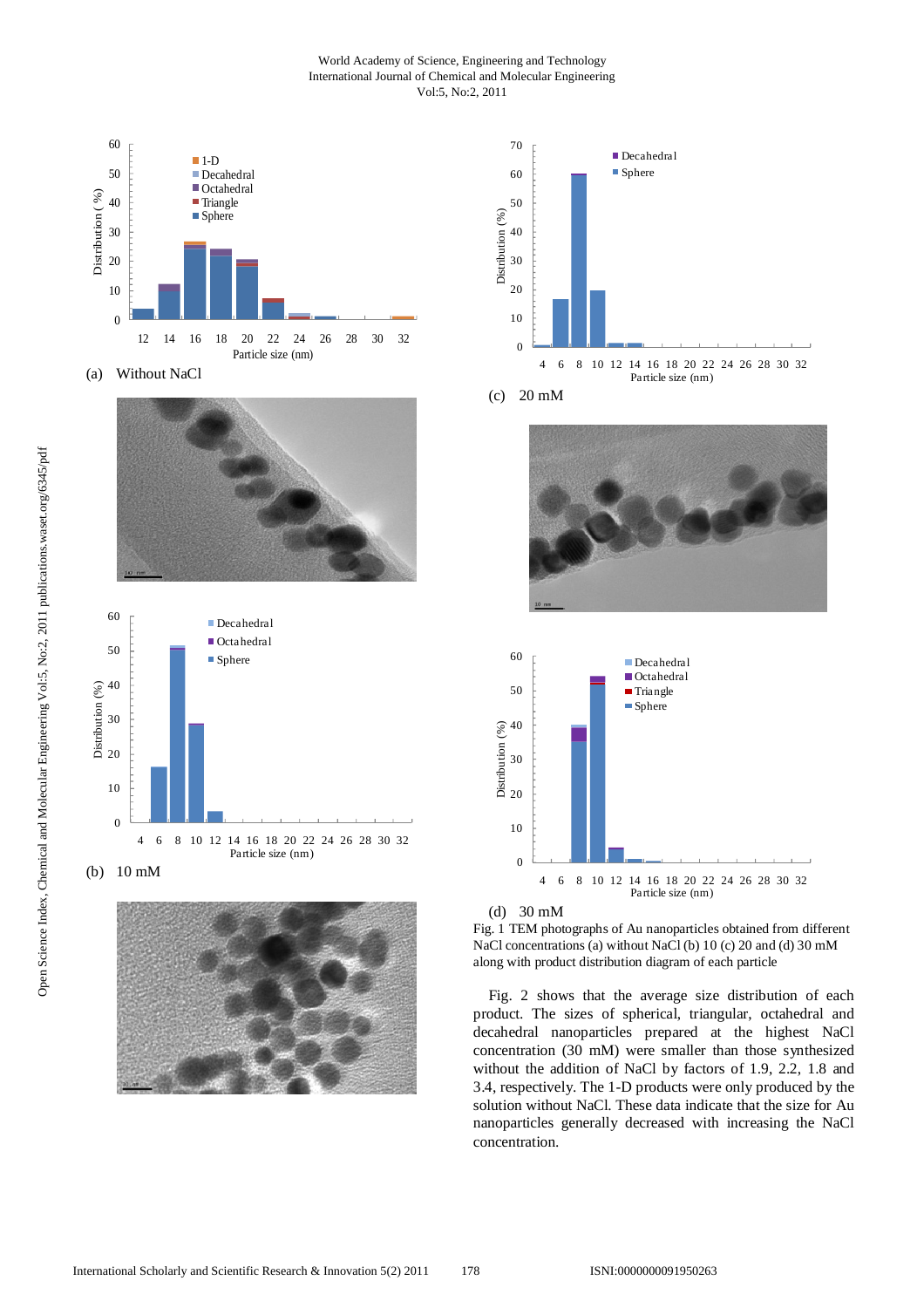

Fig. 2 Dependence of average size distribution of Au nanoparticles prepared from different NaCl concentrations (a) without NaCl (b) 10 (c) 20 and (d) 30 mM

The product solutions of Au nanoparticles were measured using UV-vis spectrometer. It is known that the wavelengths and absorbance of surface plasmon resonance (SPR) bands depend on their sizes and shapes of Au nanoparticles. In the product spectra (Fig. 3), SPR bands of Au nanoparticles appear in 500-700 nm regions. It is known that a SPR band of spherical Au nanoparticles appears in the 500-600 nm regions with a sharp peak at about 520 nm [11], [12], [13] while SPR bands of polygonal Au nanoparticles are observed in the 550- 800 nm region [3].



Fig. 3 Absorption spectra of product solutions with different NaCl concentrations

Thus, strong band in the 500-600 nm region observed in spectra product solutions are ascribed to a SPR band of spherical Au nanoparticles while the longer wavelength bands above 600 nm is attributed to SPR band of polygonal Au nanoparticles. Without NaCl concentration, a SPR band is composed with a peak at ~540 nm and a shoulder peaks at 680 nm are observed. At the lowest NaCl concentration (10 mM), SPR band is composed of a broad peak at 520 nm and a very weak shoulder peak at ~600 nm. By the addition 20 mM of NaCl concentration, the SPR band gives a peak at 520 nm and a very weak shoulder peak at ~680 nm. These results are

consistent with the facts that the yield of polygonal particles is decreased in 10 and 20 mM of NaCl concentrations solution. At the highest NaCl concentration (30 mM), the SPR band with a peak ~520 nm and a shoulder peak at 660 nm are observed. These observation data are consistent with the sizes and shape changes observed in TEM images of Au nanoparticles (Fig. 1).

#### *B. Mercury Adsorption*

The concentration of mercury solution was measured before and after the contacts with Au nanoparticles in order to determine the performance of Au nanoparticles to adsorb mercury with different sizes and shapes of Au nanoparticles. Equation 1 was used to determine the percentage amount of mercury adsorbed:

% amount mercury adsorbed = 
$$
\frac{C_{i-} C_e}{C_i} \times 100\% \tag{1}
$$

where Ci is initial mercury concentration (ppm) and Ce is equilibrium mercury concentration (ppm).

Table 1 summarizes the AAS result of mercury adsorbed on Au nanoparticles using 10 and 20 ppm mercury solution. Without NaCl concentration, 28.7 % mercury was adsorbed. The adsorption of mercury increased at 10 and 20 mM of NaCl concentrations with 65.8 and 66.7 %, respectively. The highest mercury adsorbed is 67.5 % by using 30 mM of NaCl concentration. The variation is due to the sizes and shapes of the Au nanoparticles produced. As discussed earlier, without NaCl concentration produced spherical, triangular plates, octahedral, decahedral nanoparticles and 1 D product (size ranges, 11-32 nm). By addition 10 and 20 mM of NaCl concentration, the yield of decahedral and octahedral particles decreased (size ranges, 5-15 nm). At the highest NaCl concentration (30 mM), the yield of decahedral and octahedral increased with addition of triangular shapes (size ranges, 7-16 nm). Thus, the high yield of polygonal particles will increase the mercury adsorption but the adsorption also depended strongly on the size of Au nanoparticles.

TABLE I AAS RESULTS OF MERCURY ADSORPTION ON AU PRODUCTS SOLUTIONS

|                 | Concentration (ppm) |                    |                                |
|-----------------|---------------------|--------------------|--------------------------------|
| Sample          | Initial,<br>Ci      | Equilibrium,<br>Ce | Amount mercury adsorbed<br>(%) |
| Without NaCl    | 19.7                | 14.05              | 28.7                           |
| $10 \text{ mM}$ | 19.7                | 6.74               | 65.8                           |
| $20 \text{ mM}$ | 19.7                | 6.56               | 66.7                           |
| $30 \text{ mM}$ | 19.7                | 6.41               | 67.5                           |

#### IV. CONCLUSION

j.

In this study, MW-polyol method was applied for fast synthesis of Au nanoparticles. It was found that from TEM observation, different amount of NaCl concentration added has produced different sizes and shapes of Au nanoparticles.